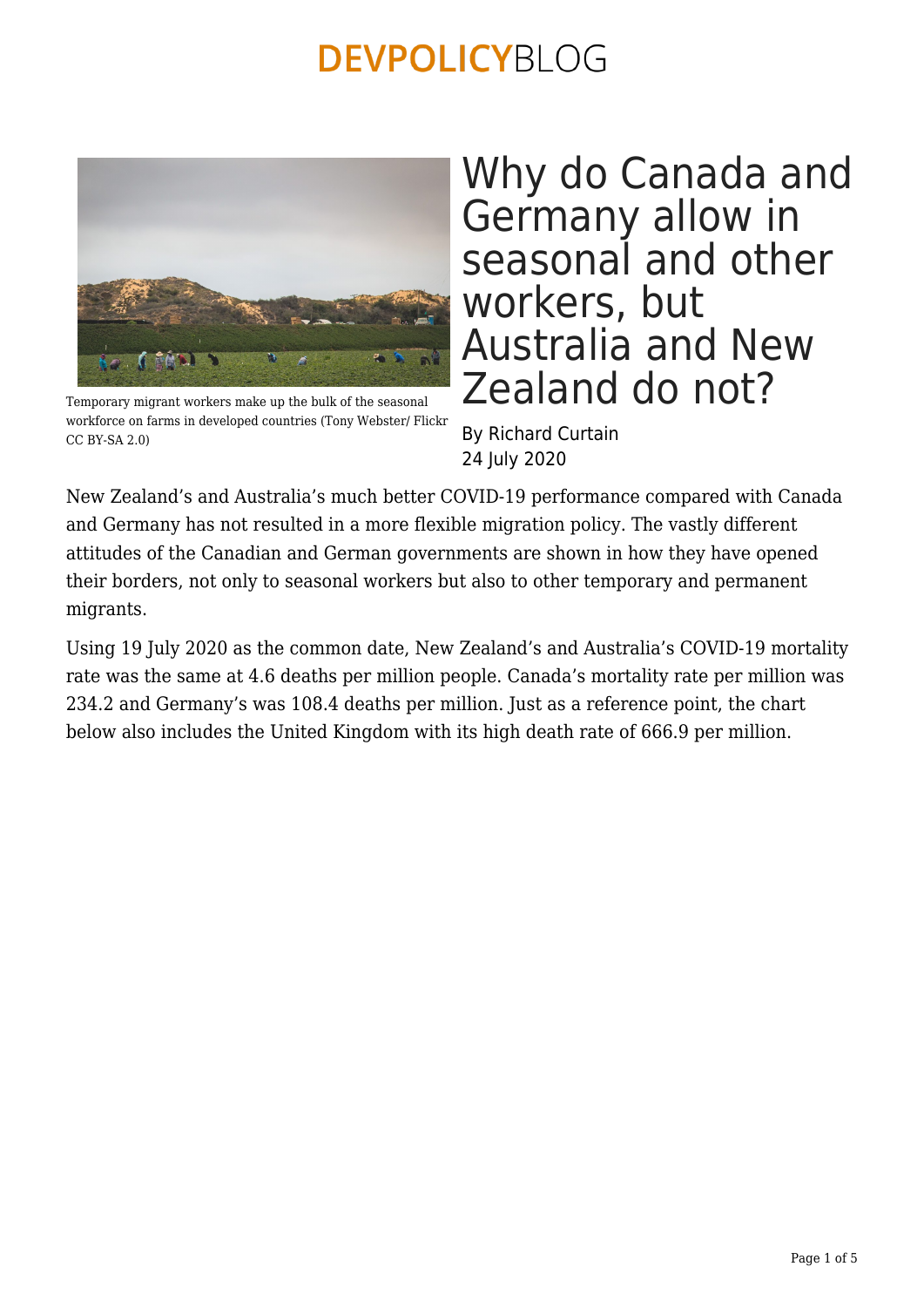

### **Canada**

Canada initially closed its borders on 18 March 2020 and on [16 July](https://www.cicnews.com/2020/07/keeping-canadians-safe-canada-u-s-border-closure-extended-0715050.html#gs.aof4us) the Canadian Prime Minister extended the border closure until 21 August. However, essential workers and temporary foreign workers have been exempted, a decision announced on 27 March. Canada's Minister for Immigration has continued to [welcome](https://www.cicnews.com/2020/06/after-u-s-immigration-ban-minister-mendicino-says-come-to-canada-0614840.html#gs.aofxm7) both permanent immigrants and temporary foreign workers during the pandemic. In May 2020, Canada [granted](https://www.cicnews.com/2020/07/canadas-immigration-levels-nearly-tripled-in-may-0715003.html#gs.aomegb) permanent residence to 11,000 immigrants, an increase from 4,000 permanent residence visas granted the previous month.

Canada has also continued to approve work permits for both higher and lower skilled temporary workers, as shown by recent [official statistics](https://www.cicnews.com/2020/07/canada-work-permit-levels-remain-steady-since-march-0715008.html#gs.aohsf1) on the number of temporary work permits issued. In January 2020, Canada issued 33,000 work permits under its Temporary Foreign Worker Program (TFWP). Agricultural workers [accounted](https://www.gocanadaservices.ca/ontario-pauses-the-application-intake-in-the-in-demand-skills-stream/) for 66% of the work permits issued or about 22,000 workers. In March, TFWP work permit approvals fell to 19,650. However, with the reopening of the border on 27 March to essential workers, the number of work permit approvals increased. In April and May 2020, some 29,900 and 25,125 temporary work permits, respectively, were issued. The figure for May was a 45% decrease from the same month in 2019, said to be due to fewer Seasonal Agricultural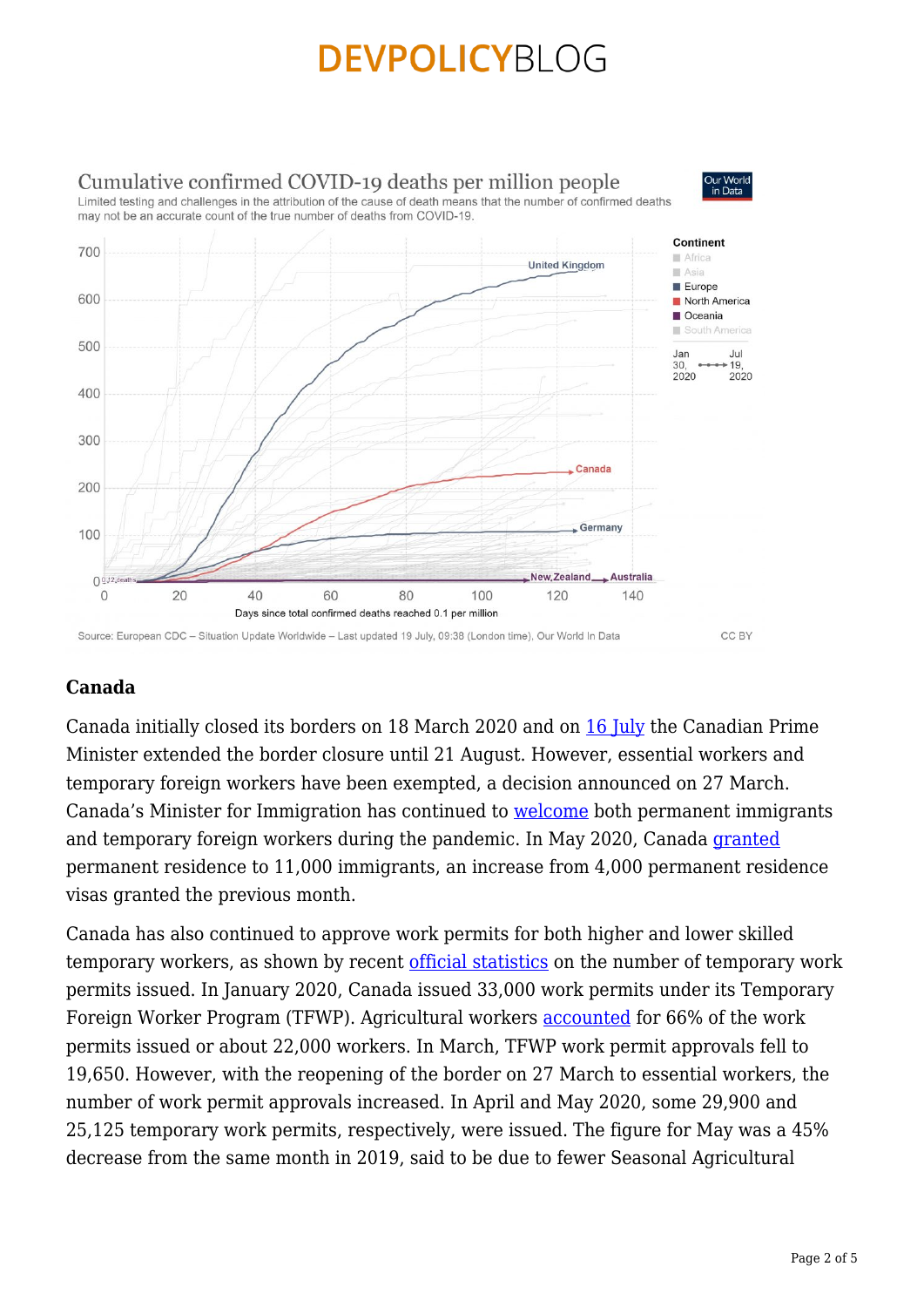Worker Program (SAWP) workers coming.

A special pathway for seasonal workers has continued to operate due to the [strong](https://theconversation.com/the-coronavirus-reveals-the-necessity-of-canadas-migrant-workers-136360) [representations](https://theconversation.com/the-coronavirus-reveals-the-necessity-of-canadas-migrant-workers-136360) by farmers to the Canadian Government about labour shortages stopping them from planning and harvesting their crops. Workers continue to come, subject to strict hygiene safety requirements, despite concerns from the governments of Mexico and the Caribbean about the high number of COVID-19 cases in Canada, including in the areas where the seasonal work was located.

However, it has not all been plain sailing. After three seasonal workers from Mexico died in the Province of Ontario and other workers were treated in hospital, the Mexican Government [temporarily stopped](https://edition.cnn.com/2020/06/16/americas/mexico-workers-canada-coronavirus/index.html) on 15 June up to 5,000 workers waiting to go to Canada while it conducted a safety audit of the conditions for workers on farms. [On 21 June](https://www.web24.news/u/2020/06/mexico-to-resume-sending-seasonal-workers-to-canada-2.html), Mexico allowed seasonal workers to resume travelling to work on Canadian farms after the two governments agreed to set up a joint working group to examine the working and living conditions of the temporary workers. The Canadian Government also undertook to increase the number of inspections, provide more support to workers, and impose severe sanctions on farmers not complying with the standards required.

#### **Germany**

Germany [announced](https://apps.fas.usda.gov/newgainapi/api/Report/DownloadReportByFileName?fileName=Germany%20Partially%20Re-opens%20Borders%20for%20Seasonal%20Agricultural%20Workers_Berlin_Germany_03-31-2020) in early April 2020 that it would reopen its borders for seasonal agricultural workers under strict hygiene conditions and entry requirements such as travel by plane only to designated airports. This was in reaction to intense pressure from the German Farmers Union, regional farmers' associations, and other associations along the food supply chain. The cap was set at 80,000 workers allowed to work in Germany over two months. However, according to the Ministry of Food and Agriculture, only 38,967 seasonal agricultural workers entered Germany under these rules in the period to 3 June 2020.

After this two-month period, the German Government announced an easing of the entry restrictions including the requirement for workers to go into quarantine on arrival. [From 16](https://apps.fas.usda.gov/newgainapi/api/Report/DownloadReportByFileName?fileName=Germany%20Announces%20Follow-Up%20Rule%20for%20Seasonal%20Workers_Berlin_Germany_06-08-2020) [June](https://apps.fas.usda.gov/newgainapi/api/Report/DownloadReportByFileName?fileName=Germany%20Announces%20Follow-Up%20Rule%20for%20Seasonal%20Workers_Berlin_Germany_06-08-2020), seasonal agricultural workers from the European Union and other countries can again enter Germany via road and rail as well as air. The workers are mainly Romanian and Bulgarian citizens. The new rules include how workers are to be accommodated and physical distancing requirements at work. Employers also must notify their local health and safety authority, which will monitor the health of the workers. The workers' contact details are to be lodged with the local medical authority in case of infection.

Employers also must send the relevant documents to workers in their preferred language before they come to Germany. The documents are to include the employment contract, and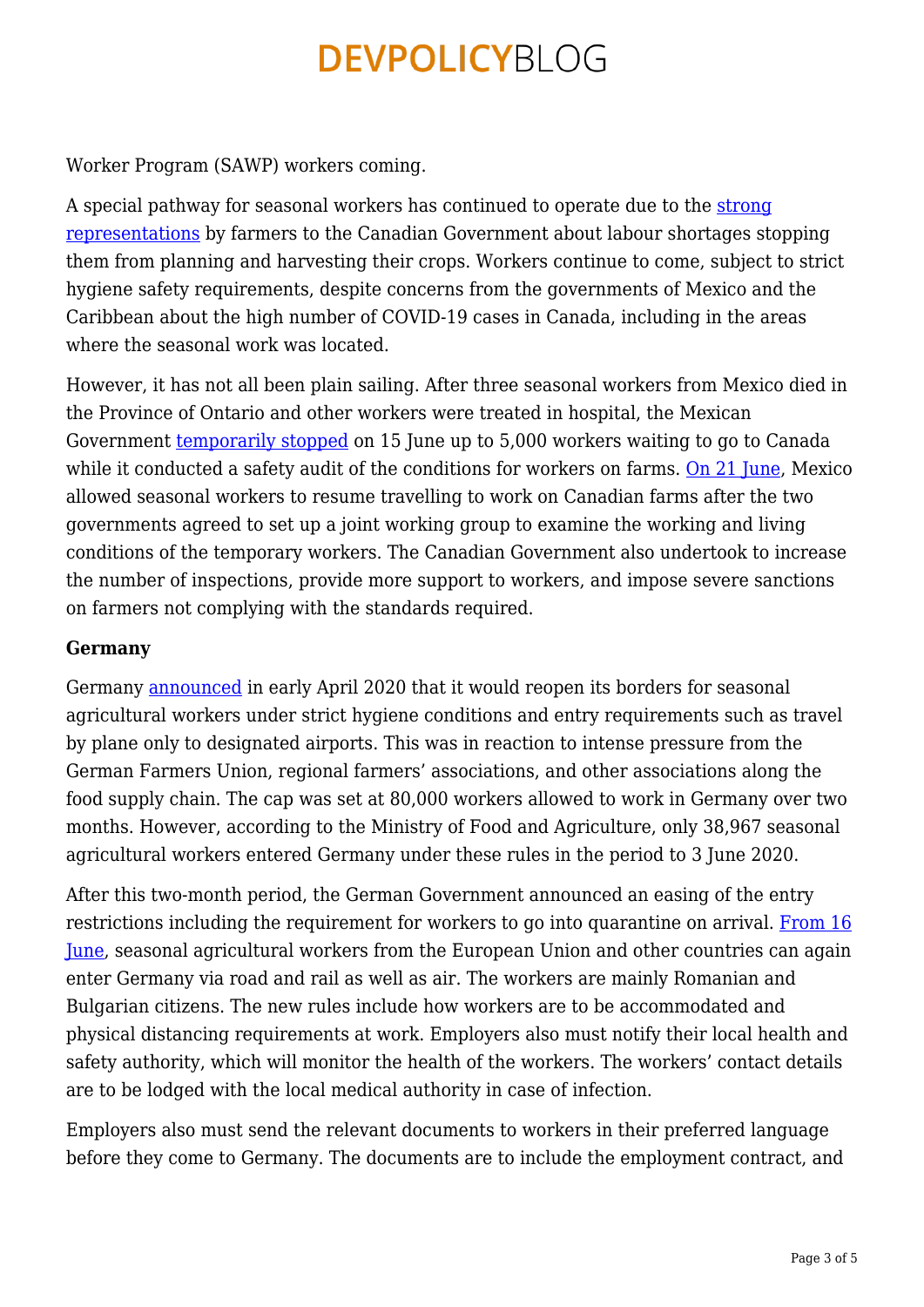a contract about ancillary costs, information on living and working conditions, including hygiene rules and proof that the worker is covered by health insurance.

Germany's confidence in managing COVID-19 was shown in the government's decision in April to require physical distancing measures for and reopen its borders to seasonal workers. This confidence was informed by a continuous tracking of key indicators by local agencies. The [result](https://www.exemplars.health/emerging-topics/epidemic-preparedness-and-response/covid-19/germany) has been few signs of a COVID-19 resurgence.

#### **Conclusion**

Australia's approach could not be more different. There is some talk but no definite plan for bringing seasonal workers into Australia for the summer peak. And despite a statement by the federal Minister for Agriculture ([25 March\)](https://minister.awe.gov.au/littleproud/media-releases/agriculture-jobs-essential) in which he insisted that workers involved in food production and supply are providing an essential service, as of 22 July, seasonal workers who are temporary visa holders, such as SWP workers and backpackers, have been [banned](https://www.abc.net.au/news/rural/2020-07-22/seasonal-workers-excluded-from-nsw/12481326) from moving from Victoria into New South Wales (NSW). According to the [NSW](https://www.abc.net.au/news/rural/2020-07-22/seasonal-workers-excluded-from-nsw/12481326) [Minister for Agriculture](https://www.abc.net.au/news/rural/2020-07-22/seasonal-workers-excluded-from-nsw/12481326), the ban has been imposed on the advice of health officials in both NSW and Victoria that visa holders are deemed 'high-risk and potential spreaders' of COVID-19. The implication that foreign farm workers are higher risk than Australian ones is outrageous.

Australia's and New Zealand's early success in reducing the spread and harm caused by COVID-19 has paradoxically led both countries into extremely risk-averse positions, including the continued closure of international borders. This isolationist strategy cannot be sustained, and a concerted effort needs to be made to move away from it towards a policy stance of a gradual opening up of borders together with a strengthening of systems to [prevent, detect, contain and treat](https://www.exemplars.health/-/media/files/epidemic-preparedness-and-response/epidemicone-pager2020-vf.pdf) the virus. There is much we can learn from other countries that have opened up ahead of us.

*This post is part of the [#COVID-19 and the Pacific](https://devpolicy.org/tag/covid-19-and-the-pacific/) series.*

### **About the author/s**

### **Richard Curtain**

Richard Curtain is a Research Fellow with the Development Policy Centre, where he has undertaken research into the policies governing Australian and New Zealand seasonal worker programs.

Link:

https://devpolicy.org/why-do-canada-and-germany-allow-in-seasonal-and-other-workers-but-australia-and-new-zeala nd-do-not-20200724/